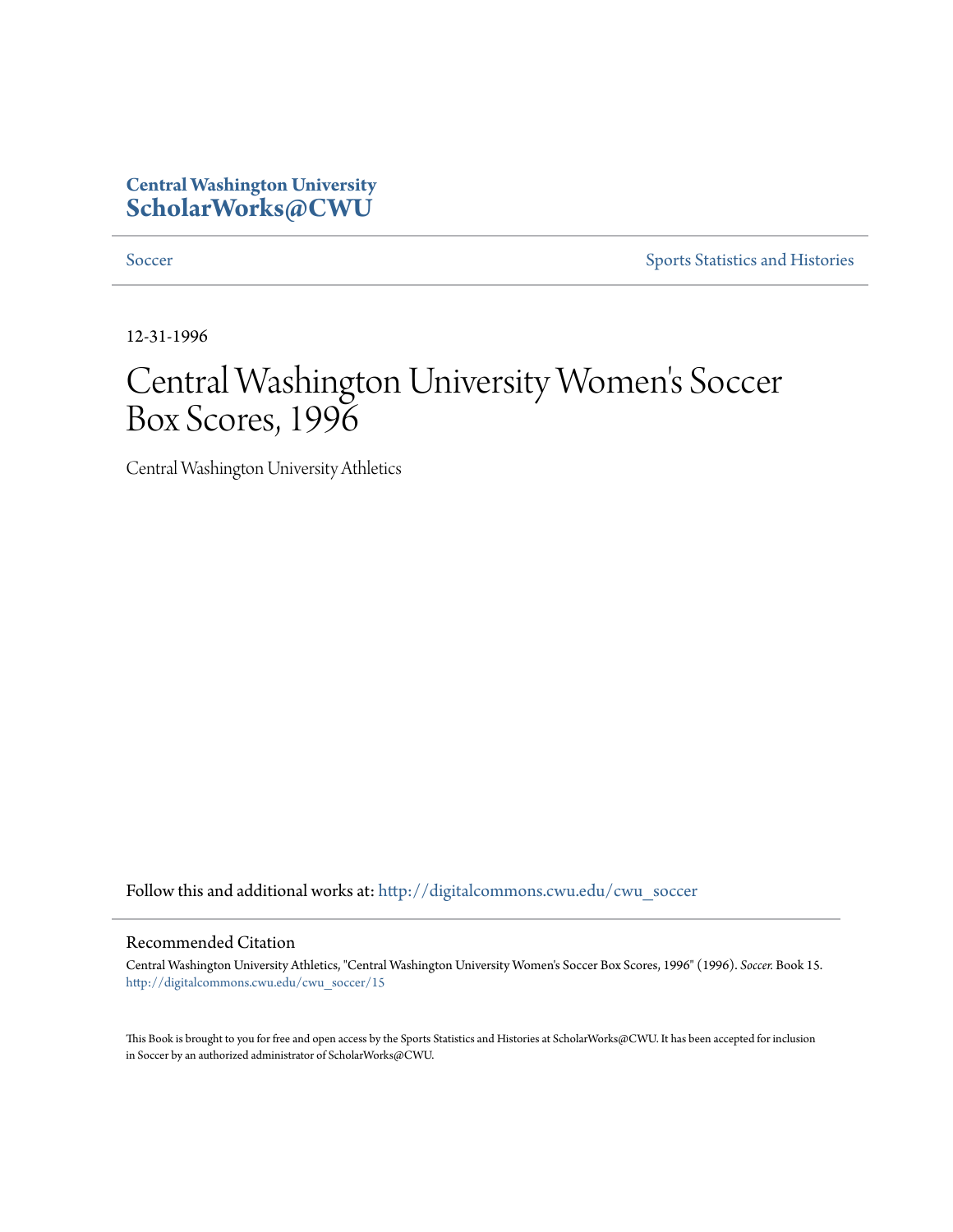### 1996 CWU WOMEN'S SOCCER BOX SCORES

Central Washington 1, Hawaii Pacific 1 Aug. 30, 1996 at Olympia

| Central Washington 0 |  |  |  |
|----------------------|--|--|--|
| Hawaii Pacific       |  |  |  |

Scoring: CWU - Sawyer (Hovsepian), 111th; Assisted goal in the 103rd Corner Kicks: CWU 5, HPU 1. Offsides: CWU 1. Yellow Cards: None.

| Player SA                         | G                | A                | F                |                  |    |   |   |
|-----------------------------------|------------------|------------------|------------------|------------------|----|---|---|
| Koenigs                           | 7                | $\boldsymbol{0}$ | $\overline{0}$   | $\overline{0}$   |    |   |   |
| Gordon                            | 0                | $\boldsymbol{0}$ | 0                | $\mathbf{1}$     |    |   |   |
| Johnson                           | $\overline{0}$   | $\boldsymbol{0}$ | $\overline{0}$   | $\mathbf{1}$     |    |   |   |
| Hovsepian                         | 6                | 0                | $\mathbf{1}$     | 2                |    |   |   |
| St. Peter                         | $\mathbf{1}$     | 0                | 0                | $\boldsymbol{0}$ |    |   |   |
| Sawyer                            | 4                | $\mathbf{1}$     | 0                | 0                |    |   |   |
| Hahn 2                            | 0                | 0                | $\mathbf{1}$     |                  |    |   |   |
| Steele 5                          | 0                | 0                | $\mathbf{1}$     |                  |    |   |   |
| Talmadge                          | $\mathbf 1$      | 0                | 0                | 0                |    |   |   |
| Cunningham                        | $\boldsymbol{0}$ | $\overline{0}$   | $\overline{0}$   | 3                |    |   |   |
| Budde 1                           | $\overline{0}$   | $\overline{0}$   | $\overline{0}$   |                  |    |   |   |
| Peterson                          | 3                | 0                | $\boldsymbol{0}$ | $\overline{2}$   |    |   |   |
| Totals 30                         | 1                | $\mathbf{1}$     | 11               |                  |    |   |   |
| Hawaii Pacific                    |                  | 7                | $\mathbf{1}$     | $\mathbf{1}$     | 11 |   |   |
|                                   |                  |                  |                  |                  |    |   |   |
| Goalkeeping Min                   |                  | GA               | SV               |                  |    |   |   |
| 120<br>King                       | $\mathbf{1}$     | 5                |                  |                  |    |   |   |
| Hawaii Pacific                    |                  | 120              | $\mathbf{1}$     | 13               |    |   |   |
|                                   |                  |                  |                  |                  |    |   |   |
| Central Washington 3, Concordia 2 |                  |                  |                  |                  |    |   |   |
| Aug. 31, 1996 at Olympia          |                  |                  |                  |                  |    |   |   |
|                                   |                  |                  |                  |                  |    |   |   |
| Central Washington 2              |                  |                  | 0                | $\mathbf{1}$     | 0  |   | 3 |
| Concordia                         | 0                | 2                | 0                | 0                |    | 2 |   |
|                                   |                  |                  |                  |                  |    |   |   |

Scoring: CWU - Cunningham, 21st; St. Peter (Steele), 30th; Hovsepian (Morita), 103rd. Concordia - Unassisted goals in 47th and 64th minutes. Corner Kicks: CWU 6, Concordia 2. Offsides: CWU 2. Yellow Cards: None.

| Player SA | G |   | F                 |   |
|-----------|---|---|-------------------|---|
| Koenigs   | 8 | 0 | $\mathbf{\Omega}$ |   |
| Johnson   | 0 | 0 | $\mathbf{0}$      | 1 |
| Hovsepian | 5 | 1 | $\mathbf{\Omega}$ | 0 |
| St. Peter | २ | 1 | 0                 | 0 |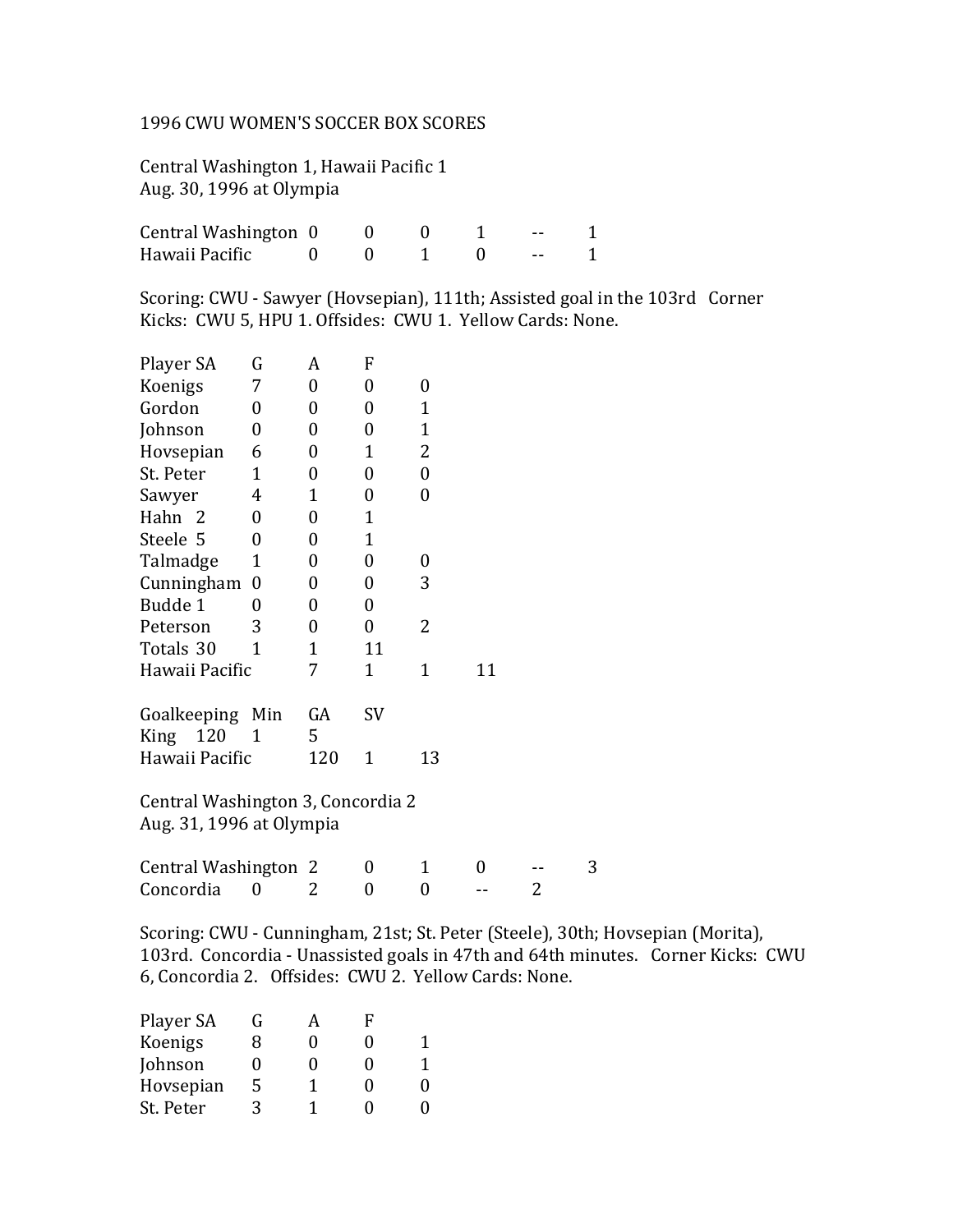| Sawyer               | 2   | 0              | 0              |    |
|----------------------|-----|----------------|----------------|----|
| Hahn 1               | 0   | 0              | 1              |    |
| Steele 4             | 0   | 1              | $\overline{2}$ |    |
| Talmadge             | 3   | 0              | 0              | 0  |
| Budde 2              | 0   | 0              | 0              |    |
| Cunningham           | 5   | 1              | 0              | 4  |
| King<br>0            | 0   | 0              | 0              |    |
| Gordon               | 0   | 0              | 0              | 0  |
| Peterson             | 2   | 0              | 0              | 1  |
| Witt<br>$\mathbf{1}$ | 0   | 0              | 2              |    |
| Stuchel              | 2   | 0              | 0              | 0  |
| Mahood               | 0   | 0              | 0              | 0  |
| Morita 0             | 0   | 1              | 0              |    |
| Totals 38            | 3   | 2              | 12             |    |
| Concordia            | 3   | $\overline{2}$ | 0              | 12 |
| Goalkeeping          | Min | GA             | SV             |    |
| Rikerd 120           | 0   | 1              |                |    |
| Concordia            | 120 | 2              | 18             |    |
|                      |     |                |                |    |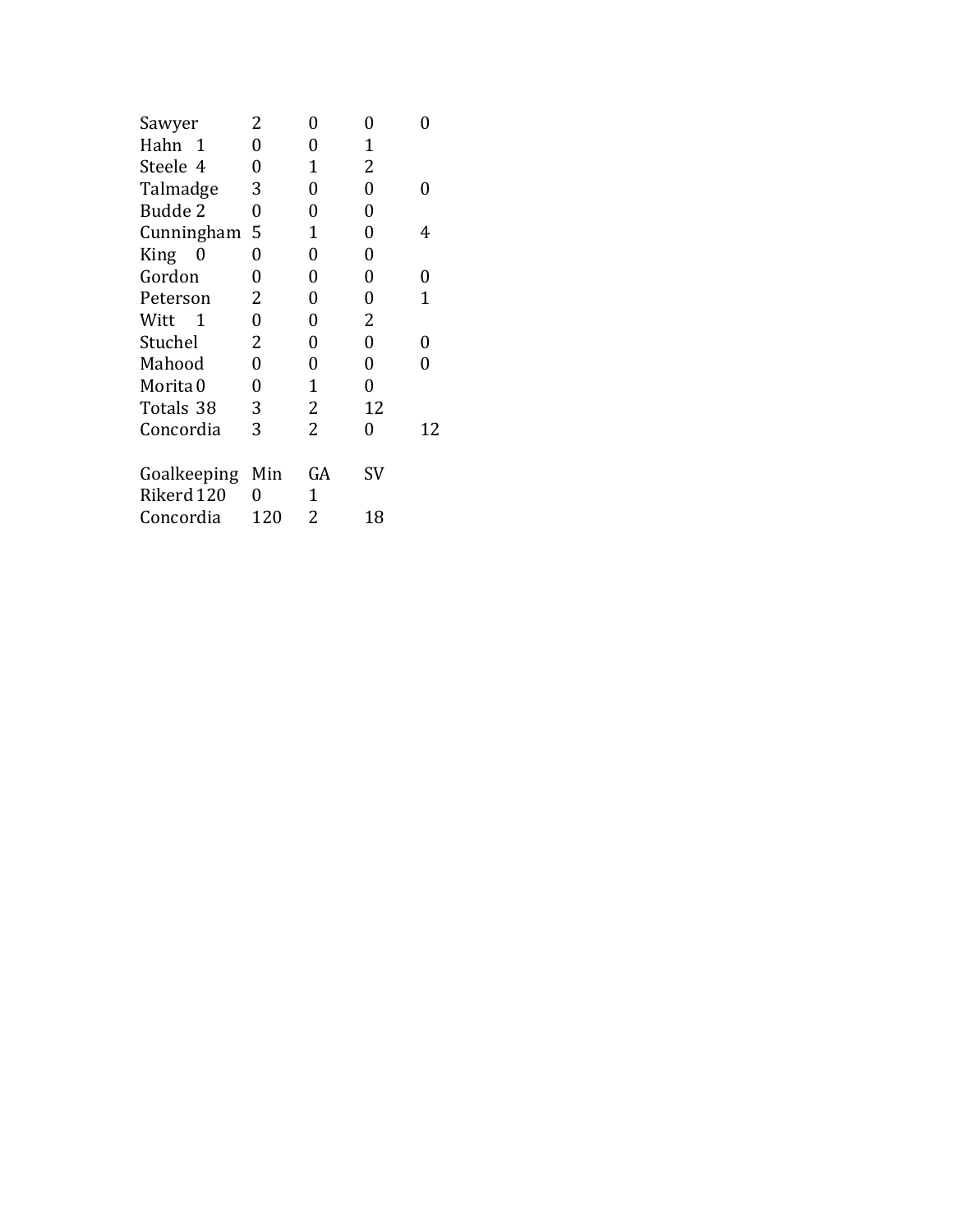Central Washington 3, George Fox 2 Sept. 4, 1996 at Ellensburg

George Fox  $2 \t 0 \t -2$ Central Washington 2 1 -- 3 Scoring: CWU - King (Sawyer), 8th; Hovsepian (Koenigs), 14th; Hovsepian (Talmadge), 87th. George Fox - Morris, 30th; Crabb (Kahut), 37th. Corner Kicks: George Fox 2, CWU 0. . Offsides: CWU 1, George Fox 1. Yellow Cards: None.

| Player SA                                                                          | G                | A                | F                |                  |                |  |  |  |  |
|------------------------------------------------------------------------------------|------------------|------------------|------------------|------------------|----------------|--|--|--|--|
| Koenigs                                                                            | 2                | $\boldsymbol{0}$ | $\mathbf{1}$     | $\boldsymbol{0}$ |                |  |  |  |  |
| Johnson                                                                            | $\theta$         | $\boldsymbol{0}$ | $\boldsymbol{0}$ | $\mathbf{1}$     |                |  |  |  |  |
| Hovsepian                                                                          | 4                | 2                | $\boldsymbol{0}$ | 2                |                |  |  |  |  |
| St. Peter                                                                          | 2                | $\boldsymbol{0}$ | $\boldsymbol{0}$ | $\boldsymbol{0}$ |                |  |  |  |  |
| Sawyer                                                                             | $\boldsymbol{0}$ | $\boldsymbol{0}$ | $\mathbf{1}$     | $\boldsymbol{0}$ |                |  |  |  |  |
| Hahn 0                                                                             | $\boldsymbol{0}$ | $\boldsymbol{0}$ | $\mathbf{1}$     |                  |                |  |  |  |  |
| King<br>$\mathbf{1}$                                                               | $\mathbf{1}$     | $\boldsymbol{0}$ | $\boldsymbol{0}$ |                  |                |  |  |  |  |
| Steele 0                                                                           | $\boldsymbol{0}$ | $\boldsymbol{0}$ | $\mathbf{1}$     |                  |                |  |  |  |  |
| Talmadge                                                                           | $\mathbf{1}$     | $\boldsymbol{0}$ | $\mathbf{1}$     | $\boldsymbol{0}$ |                |  |  |  |  |
| Budde 0                                                                            | $\boldsymbol{0}$ | $\boldsymbol{0}$ | $\boldsymbol{0}$ |                  |                |  |  |  |  |
| Stuchell                                                                           | $\mathbf{1}$     | 0                | $\boldsymbol{0}$ | $\mathbf{1}$     |                |  |  |  |  |
| Gordon                                                                             | $\mathbf{1}$     | $\boldsymbol{0}$ | $\boldsymbol{0}$ | $\mathbf{1}$     |                |  |  |  |  |
| Cunningham                                                                         | $\mathbf{1}$     | $\boldsymbol{0}$ | $\boldsymbol{0}$ | $\mathbf{1}$     |                |  |  |  |  |
| Totals 13                                                                          | 3                | 3                | 8                |                  |                |  |  |  |  |
| George Fox                                                                         | 4                | 2                | $\mathbf{1}$     | 12               |                |  |  |  |  |
| Goalkeeping Min                                                                    |                  | GA               | SV               |                  |                |  |  |  |  |
| Rikerd 90                                                                          | 2                | $\mathbf{1}$     |                  |                  |                |  |  |  |  |
| George Fox                                                                         | 90               | 3                | 5                |                  |                |  |  |  |  |
|                                                                                    |                  |                  |                  |                  |                |  |  |  |  |
| Central Washington 2, York 1                                                       |                  |                  |                  |                  |                |  |  |  |  |
| Sept. 6, 1996 at Burnaby                                                           |                  |                  |                  |                  |                |  |  |  |  |
| Central Washington 1                                                               |                  |                  | $\mathbf{1}$     |                  | $\overline{2}$ |  |  |  |  |
| York<br>$\overline{0}$                                                             | 1                |                  | $\mathbf{1}$     |                  |                |  |  |  |  |
|                                                                                    |                  |                  |                  |                  |                |  |  |  |  |
| Scoring: CWU - Hovsepian (Steele), 47th; King, 52nd. York - Unassisted goal in 2nd |                  |                  |                  |                  |                |  |  |  |  |
| minute. Corner Kicks: CWU 2, York 4. Offsides: None. Yellow Cards: None.           |                  |                  |                  |                  |                |  |  |  |  |

| Player SA  | G | А | F                 |   |
|------------|---|---|-------------------|---|
| Koenigs    | 3 | 0 | 0                 | 0 |
| Johnson    | 0 | 0 | $\mathbf{0}$      | 0 |
| Hiovsepian | 2 | 1 | $\mathbf{\Omega}$ | 1 |
| St. Peter  |   | 0 | 0                 | 0 |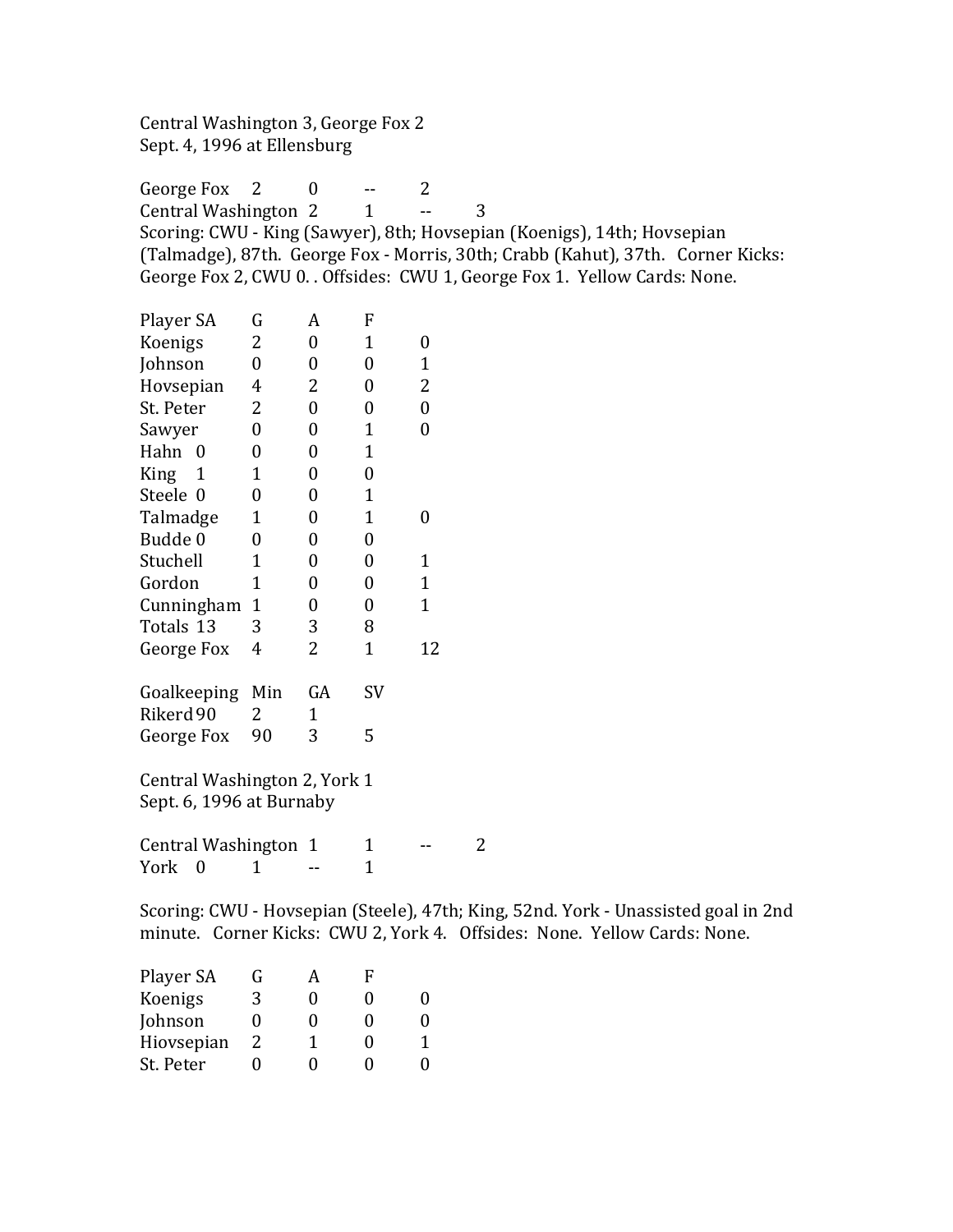| Sawyer      | 1              | 0  | 0              |   |
|-------------|----------------|----|----------------|---|
| Hahn<br>0   | 0              | 0  | 1              |   |
| Steele 3    | 0              | 1  | 0              |   |
| Talmadge    | 0              | 0  | 0              | 0 |
| Budde 0     | 0              | 0  | 0              |   |
| Cunningham  | $\overline{0}$ | 0  | 0              | 1 |
| Gordon      | 0              | 0  | 0              | 0 |
| King<br>4   | 1              | 0  | 3              |   |
| Peterson    | 0              | 0  | 0              | 0 |
| Routh 0     | 0              | 0  | 0              |   |
| Kennedy     | 0              | 0  | $\overline{0}$ |   |
| Totals 13   | 2              | 1  | 6              |   |
| York<br>- 7 | 1              | 0  | 9              |   |
| Goalkeeping | Min            | GA | <b>SV</b>      |   |
| Rikerd 90   | 1              | 5  |                |   |
| York<br>90  | 2              | 8  |                |   |
|             |                |    |                |   |

Central Washington 3, Calgary 2 Sept. 7, 1996 at Burnaby

Central Washington  $1$  2 -- 3<br>Calgary 0 2 -- 2 Calgary 0 2 -- 2

Scoring: CWU - Steele (penalty kick), 7th; Koenigs (Hovsepian), 79th; Mahood, 82nd. Calgary - Assisted goals in 54th and 68th minutes. Corner Kicks: CWU 3, Calgary 8. Offsides: CWU 0, Calgary 3 Yellow Cards: None.

| Player SA  | G | A                | F                |                  |
|------------|---|------------------|------------------|------------------|
| Koenigs    | 2 | 1                | 0                | 2                |
| Gordon     | 0 | $\overline{0}$   | 0                | 3                |
| Johnson    | 0 | $\overline{0}$   | 0                | 2                |
| Hovsepian  | 1 | $\overline{0}$   | 1                | $\boldsymbol{0}$ |
| Sawyer     | 1 | $\overline{0}$   | 0                | $\overline{0}$   |
| Hahn<br>0  | 0 | $\overline{0}$   | 3                |                  |
| King<br>1  | 0 | $\boldsymbol{0}$ | $\boldsymbol{0}$ |                  |
| Steele 1   | 1 | $\overline{0}$   | $\boldsymbol{0}$ |                  |
| Talmadge   | 0 | 0                | 0                |                  |
| Budde 0    | 0 | $\overline{0}$   | 0                |                  |
| Witt<br>0  | 0 | $\overline{0}$   | 1                |                  |
| Routh 0    | 0 | $\overline{0}$   | 1                |                  |
| Stuchell   | 0 | 0                | $\overline{0}$   | 0                |
| Cunningham | 0 | 0                | 0                | 0                |
| Mahood     | 1 | 1                | 0                | 0                |
| Totals 7   | 3 | 1                | 12               |                  |
| Calgary    | 6 | 2                | 2                | 16               |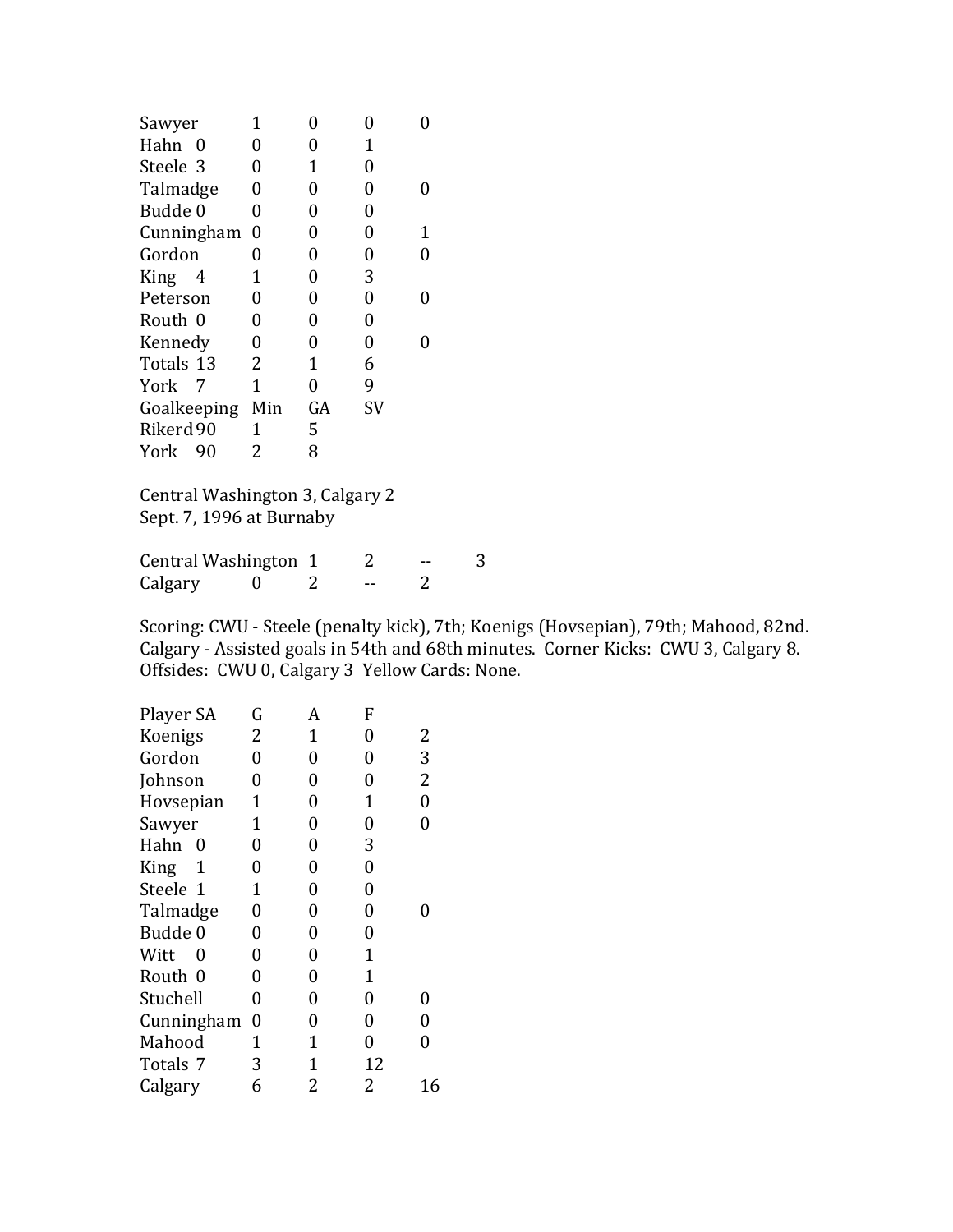Goalkeeping Min GA SV Rikerd 90 2 3<br>Calgary 90 3 Calgary 90 3 2

Whitworth 2, Central Washington 0 Sept. 8, 1996 at Burnaby

Central Washington 0 0 -- 0 Whitworth 1 1 -- 2

Scoring: Whitworth - Unassisted goals in the 13th and 62nd minutes. Corner Kicks: CWU 1, Whitworth 4. Offsides: CWU 1, Whitworth 2. Yellow Cards: None.

| Player SA   | G              | A                | F              |   |
|-------------|----------------|------------------|----------------|---|
| Routh 0     | 0              | 0                | 0              |   |
| Johnson     | 0              | $\boldsymbol{0}$ | 0              | 0 |
| Hovsepian   | 2              | $\overline{0}$   | $\overline{0}$ | 0 |
| St. Peter   | $\overline{1}$ | $\overline{0}$   | $\overline{0}$ | 0 |
| Sawyer      | 0              | 0                | 0              | 0 |
| Hahn<br>0   | $\overline{0}$ | $\overline{0}$   | $\mathbf{1}$   |   |
| King<br>0   | 0              | $\boldsymbol{0}$ | $\overline{0}$ |   |
| Steele 0    | $\overline{0}$ | $\overline{0}$   | $\overline{1}$ |   |
| Talmadge    | 0              | $\boldsymbol{0}$ | 0              | 0 |
| Budde 0     | 0              | 0                | 0              |   |
| Gordon      | 0              | 0                | 0              | 0 |
| Cunningham  | 2              | $\overline{0}$   | 0              | 0 |
| Stuechel    | 0              | 0                | 0              | 0 |
| Kennedy     | 1              | 0                | 0              | 0 |
| Mahood      | 0              | $\overline{0}$   | 0              | 0 |
| Peterson    | 0              | $\boldsymbol{0}$ | 0              | 0 |
| Witt<br>0   | 0              | 0                | $\overline{0}$ |   |
| Totals 6    | 0              | $\boldsymbol{0}$ | $\overline{2}$ |   |
| Whitworth   | 7              | 2                | 0              | 4 |
| Goalkeeping | Min            | GA               | SV             |   |
| Rikerd 90   | 2              | 2                |                |   |
| Whitworth   | 90             | 0                | $\mathbf{1}$   |   |

Whitman 1, Central Washington 0 Sept. 14, 1996 at Burnaby

| Central Washington 0 |  |  |  |
|----------------------|--|--|--|
| Whitman              |  |  |  |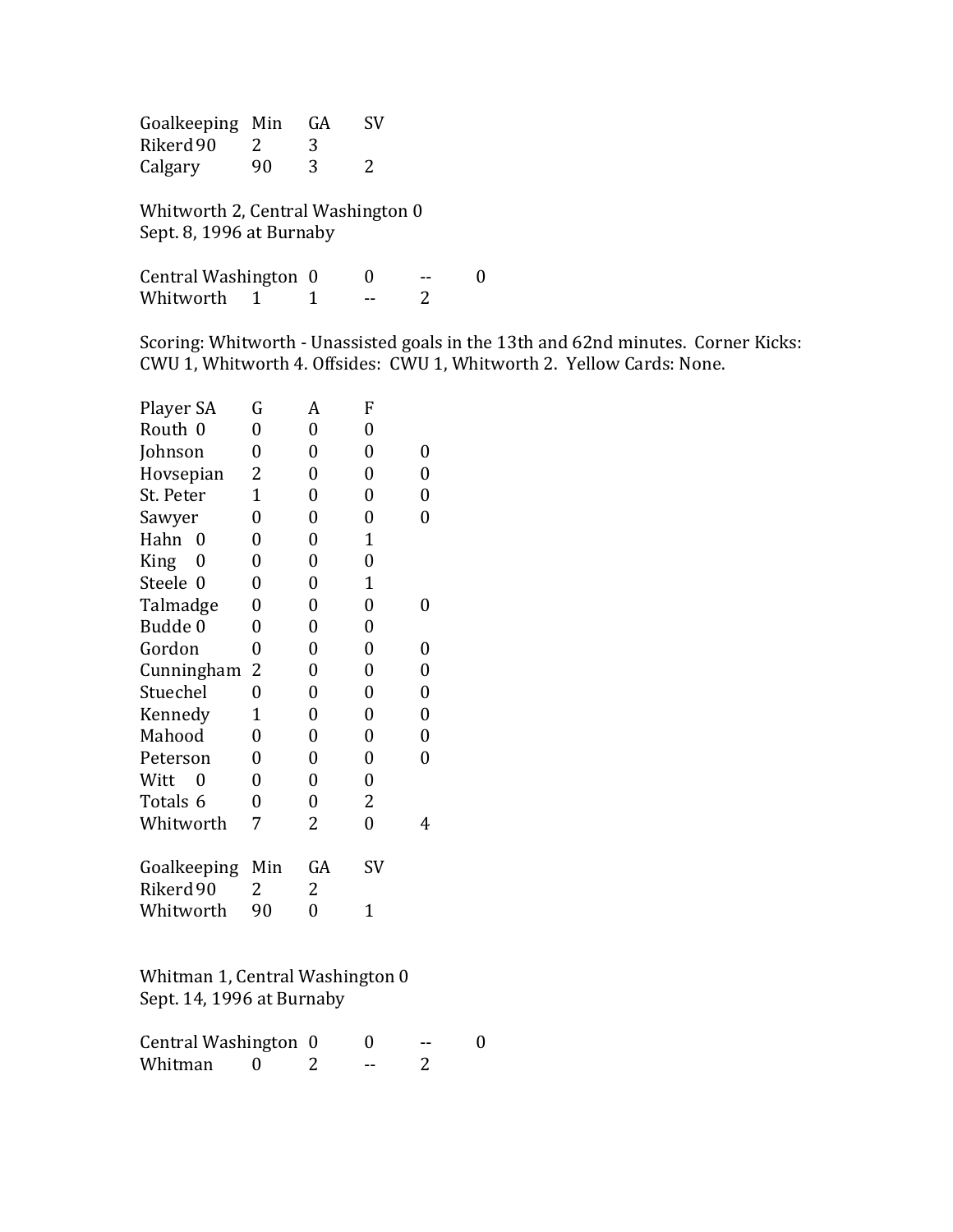Scoring: Whitman - Goals in 47th (assisted) and 65th minutes (free kick). Corner Kicks: CWU 3, Whitman 4. Offsides: None. Yellow Cards: None.

| Player SA            | G                | A                | F              |              |
|----------------------|------------------|------------------|----------------|--------------|
| Koenigs              | 3                | 0                | 0              | 0            |
| Johnson              | 0                | 0                | 0              | 2            |
| Hovsepian            | 6                | 0                | 0              | $\mathbf{1}$ |
| St. Peter            | $\mathbf{1}$     | $\boldsymbol{0}$ | 0              | 0            |
| Sawyer               | $\boldsymbol{0}$ | $\boldsymbol{0}$ | 0              | $\mathbf{1}$ |
| Hahn<br>$\mathbf{1}$ | 0                | $\boldsymbol{0}$ | 0              |              |
| Steele 0             | 0                | 0                | 0              |              |
| Talmadge             | 0                | $\boldsymbol{0}$ | 0              | 0            |
| Budde 0              | $\boldsymbol{0}$ | $\boldsymbol{0}$ | $\mathbf{1}$   |              |
| Stuchell             | $\boldsymbol{0}$ | $\boldsymbol{0}$ | 0              | 0            |
| Gordon               | $\boldsymbol{0}$ | $\boldsymbol{0}$ | 0              | 0            |
| Routh 0              | $\boldsymbol{0}$ | $\boldsymbol{0}$ | $\mathbf{1}$   |              |
| King<br>0            | 0                | $\boldsymbol{0}$ | 2              |              |
| Morita <sub>0</sub>  | 0                | $\boldsymbol{0}$ | $\overline{0}$ |              |
| Kennedy              | 0                | $\boldsymbol{0}$ | 0              | 0            |
| Cunningham           | 2                | $\boldsymbol{0}$ | 0              | 0            |
| Totals 13            | 0                | $\boldsymbol{0}$ | 8              |              |
| Whitman              | 6                | 2                | $\mathbf{1}$   | 10           |
| Goalkeeping          | Min              | GA               | SV             |              |
| Martin 90            | 2                | 3                |                |              |
| Whitman              | 90               | 0                | 9              |              |
|                      |                  |                  |                |              |

Simon Fraser 2, Central Washington 0 Sept. 18, 1996 at Spokane

Central Washington 0 0 -- 0<br>Simon Fraser 0 2 -- 2  $Simon Fraser 0$  2 -- 2

Scoring: SFU - Downie (Maglio), 53rd; Downie (Maglio), 90th. Corner Kicks: CWU 0, SFU 3. Offsides: CWU 0, SFU 3. Yellow Cards: None. Red Cards: None.

| Player SA               | G | А | F |                |
|-------------------------|---|---|---|----------------|
| Routh 0                 | 0 | 0 | 2 |                |
| Gordon                  | 0 | 0 | 0 |                |
| Johnson                 | 0 | 0 | 0 | $\overline{2}$ |
| Hovsepian               | 0 | 0 | 0 | $\overline{2}$ |
| St. Peter               | 0 | 0 | 0 | 0              |
| Sawyer                  | 0 | 0 | 0 |                |
| <b>King</b><br>$\theta$ | 0 | 0 | 1 |                |
| Steele 0                | 0 | 0 | 0 |                |
| Talmadge                |   | 0 |   |                |